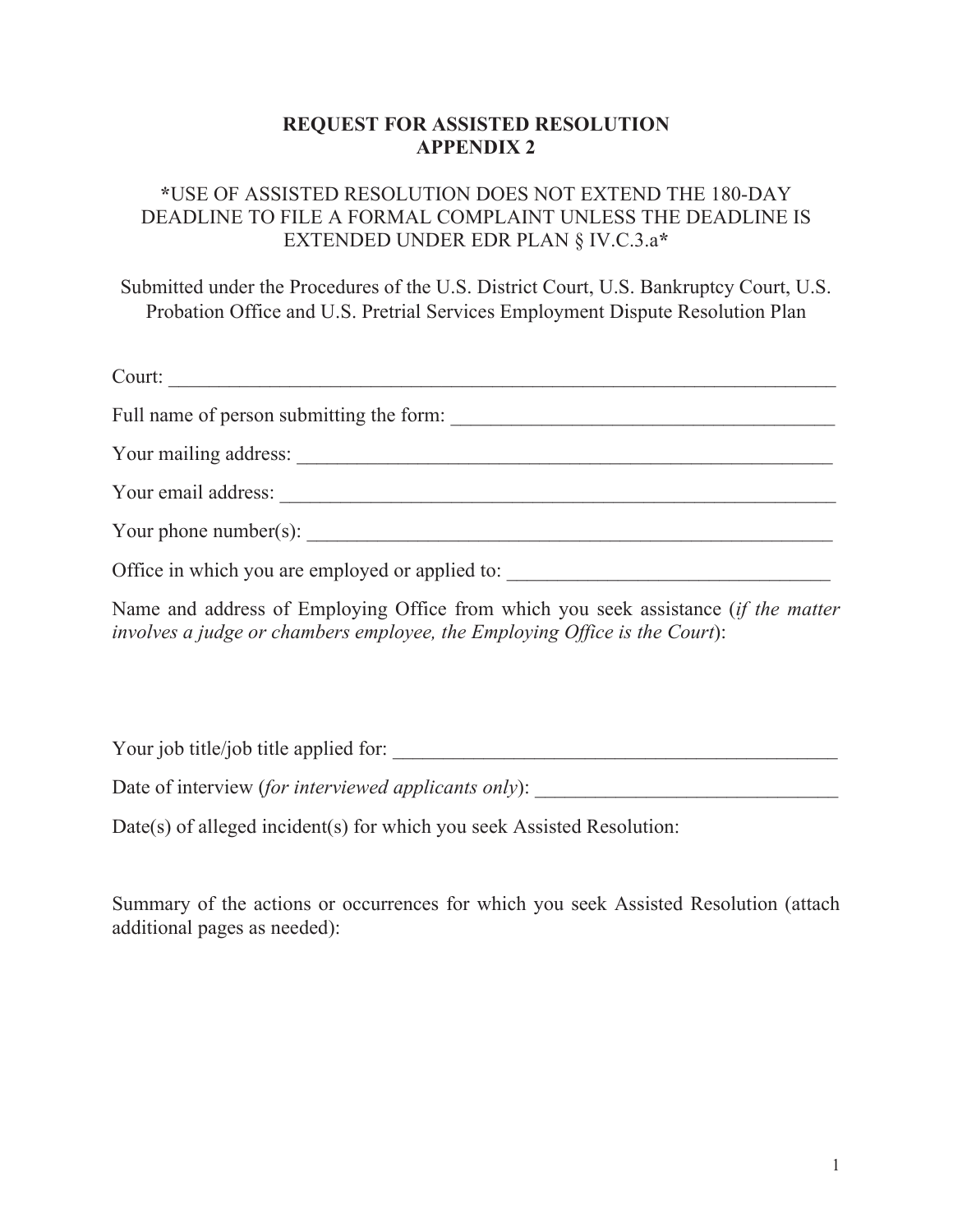Names and contact information of any witnesses to the actions or occurrences for which you seek Assisted Resolution:

Describe the assistance or corrective action you seek:

Alleged Wrongful Conduct for which you seek Assisted Resolution (*check all that apply*):

 Discrimination based on (*check all that apply*): Race Color Sex Gender Gender identity Pregnancy Sexual orientation Religion National origin Age **Disability** 

 Abusive Conduct Retaliation Whistleblower Protection Family and Medical Leave

 Harassment based on (*check all that apply*): Race Color Sex Gender Gender identity Pregnancy Sexual orientation Religion National origin Age **Disability** 

 Uniform Services Employment and Reemployment Rights Worker Adjustment and Retraining

 Occupational Safety and Health Polygraph Protection Other (describe)